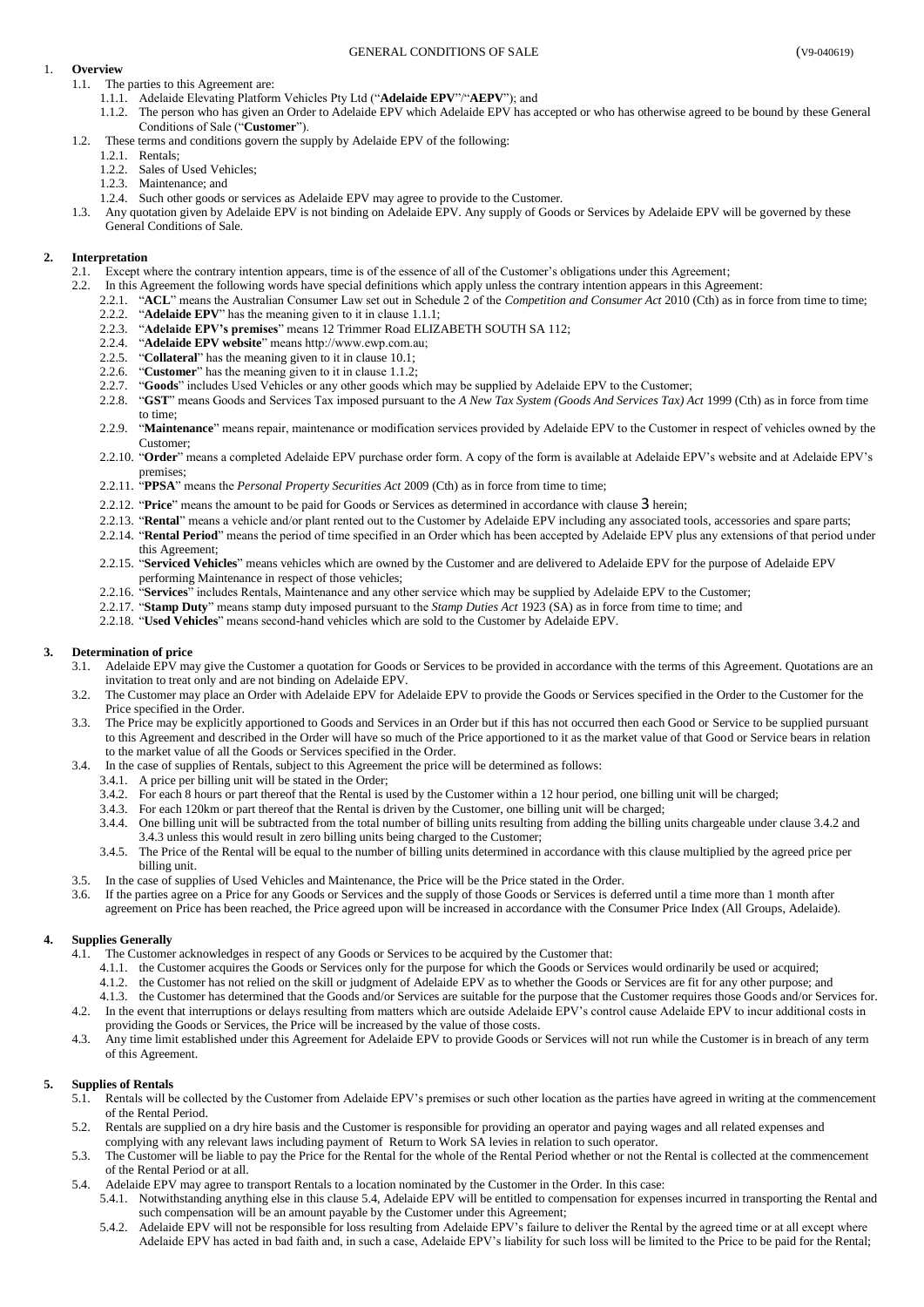- 5.4.3. Provided that Adelaide EPV has used its best endeavors to deliver the Rental to the location nominated by the Customer in the Order by the time appointed for delivery, the Customer will remain liable for the full Price of the Rental whether or not the Rental has been delivered; and
- 5.4.4. Where delivery of the Rental is delayed or cancelled due to Adelaide EPV's failure to use its best endeavors to complete delivery, the Price payable by the Customer for the Rental will be reduced in the same proportion as the length of the Rental Period for which the Customer does not have possession of the Rental as a consequence of such failure bears to the whole of the Rental Period.
- 5.5. The Customer warrants that all persons who will operate Rentals:
	- 5.5.1.1. are over the age of 21 years;
	- 5.5.1.2. have not been convicted of any offence relating to the driving of a motor vehicle under the influence of drugs or with more than the legally prescribed level of alcohol content;
	- 5.5.1.3. have not been refused any motor vehicle insurance;
	- 5.5.1.4. have been provided with all safety information provided with the Rental;
	- 5.5.1.5. will wear suitable clothing and any protective equipment required or recommended by the safety and operating instructions produced by the manufacturer of the Rental or by Adelaide EPV at all times while using the Rental;
	- 5.5.1.6. hold current licenses legally entitling them to do so; and
	- 5.5.1.7. are suitable persons for the task of operating the Rental.
- 5.6. The Customer will:
	- 5.6.1. attach to the Rental and maintain any safety signs supplied with the Rental and bring them to the attention of any person using the Rental and ensure that they are clearly legible by the operator of the Rental;
	- 5.6.2. not remove or countenance the removal of the Rental from the State of South Australia without the prior written permission of Adelaide EPV and such permission may be withheld by Adelaide EPV without cause;
	- 5.6.3. not give possession of the Rental to any person other than Adelaide EPV;
	- 5.6.4. not create or purport to create any proprietary right or security interest in the Rental, including any security interest within the meaning of the PPSA;
	- 5.6.5. use the Rental in a proper manner and in accordance with the operations manual (including supplements) and only for the purpose for which it was designed;
	- 5.6.6. promptly pay any and all fines, penalties or other charges arising out of the use of the Rental during the Rental Period including, without limitation, speeding fines or, if Adelaide EPV makes payment of same, to reimburse Adelaide EPV for such payment;
	- 5.6.7. if requested by Adelaide EPV, advise Adelaide EPV of the current location of the Rental and grant Adelaide EPV access to the Rental for the purposes of inspecting same. The Customer will, if necessary, procure permission for Adelaide EPV representatives to enter the property on which the Rental is situated for this purpose;
	- 5.6.8. in relation to any place where the Customer keeps the Rental, the Customer will immediately procure permission for Adelaide EPV's employees or agents to enter the location of the Rental for the purpose of retaking possession of the Rental. This obligation survives termination of this Agreement;
	- 5.6.9. return the Rental to Adelaide EPV's premises or such other location as the parties have agreed in writing on or before the end of the Rental Period.;
	- 5.6.10. comply with all statutory or other legal requirements relating to the use of the Rental;
	- 5.6.11. maintain reasonable insurance cover for any liabilities which it may incur in connection with the use of the Rental, including any insurance which Adelaide EPV at any time reasonably requests the Customer to obtain, and will provide Adelaide EPV with a certificate of such insurance upon request;
	- 5.6.12. immediately notify Adelaide EPV of any failure of the Rental of any nature whatsoever;
	- 5.6.13. clean and maintain the Rental in good and substantial repair and condition, reasonable wear and tear excepted and supply all fuel, oil and grease necessary for operation, service and maintenance of the Rental;
	- 5.6.14. repair or replace any flat and/or damaged tyres;
	- 5.6.15. not alter or add to the Rental or deface or erase any identifying mark, plate or number on or in the Rental or in any other manner interfere with the Rental;
	- 5.6.16. at all times during the Rental Period, hold all licenses, permits and qualifications necessary in the use, operation and possession of the Rental; and

5.6.17. return the Rental to Adelaide EPV's premises by close of business on each Friday (or if Friday is a public holiday, by close of business on the last business day before Friday) for maintenance conducted by Adelaide EPV;

- 5.6.18. ensure that any additional equipment required for the safe execution of the work to be carried out with the Rental, including safety harnesses, earth attachment leads, road traffic equipment etc, will be used by the Customer whether or not Adelaide EPV has supplied the Customer with the same. 5.7. The Customer indemnifies Adelaide EPV for:
	- 5.7.1. any damage to or deterioration of Rentals, other than reasonable wear and tear, including without limitation theft or vandalism occurring during the Rental Period or caused by events taking place during the Rental Period including the cost of cleaning or repainting;
	- 5.7.2. the cost to Adelaide EPV of freight or other charges, costs or expenses associated with retrieving the Rental in the event that it is not returned to
	- Adelaide EPV's premises on or before the end of the Rental Period including the cost of making good any damage caused to the Rental; 5.7.3. any suits or claims of whatsoever nature, including for negligence of Adelaide EPV, against Adelaide EPV by persons suffering loss in connection with the use of the Rental by the Customer during the Rental Period; and
	- 5.7.4. for any loss or expense incurred by Adelaide EPV as a result of the Customer's failure to return the Rental to Adelaide EPV's premises at the end of the Rental Period including:
		- 5.7.4.1. any contractual damages which Adelaide EPV may be required to pay to third parties resulting from Adelaide EPV's inability to satisfy contractual obligations to those parties; and
		- 5.7.4.2. any suits or claims brought against Adelaide EPV by third persons who have suffered loss as a result of Adelaide EPV taking reasonable steps to retake possession of the Rental.
- 5.8. In the event that the Rental is returned to Adelaide EPV before the end of the Rental Period, the Customer will nevertheless remain liable for the payment of the Price for the remainder of the Rental Period.
- <span id="page-1-0"></span>5.9. In the event that the Rental is not returned by the Customer on or before the end of the Rental Period, Adelaide EPV may immediately and without notice take possession of the Rental or, by written notice to the Customer, extend the Rental Period by the greater of:
	- 5.9.1.1. 1 week; or
	- 5.9.1.2. the length of the initial Rental Period.
- 5.10. For the purposes of this clause [5](#page-0-6), the Rental will not be taken to have been returned to Adelaide EPV unless:
	- 5.10.1. If the Rental is to be returned to a location other than Adelaide EPV's premises, Adelaide EPV has access to the Rental and is able to move the Rental to Adelaide EPV's premises under the Rental's own power;
	- 5.10.2. The Rental is in a clean state and in good repair, fair wear and tear excepted; and
	- 5.10.3. The Rental has a full tank of fuel or the Customer has reimbursed Adelaide EPV for the cost of a full tank of fuel.
- 5.11. In the event that the Rental Period is extended in accordance with clause [5.9,](#page-1-0) the amount payable by the Customer to Adelaide EPV in respect of the Rental will be increased by the proportion that the Rental Period as extended bears to the Rental Period before the extension with the intention that the price for the Rental per day of the Rental Period will remain constant following the extension.
- 5.12. If the Rental is collected or returned outside of the hours of 6am to 6pm Monday to Friday excluding public holidays, Adelaide EPV may charge an afterhours opening fee of \$100.
- 5.13. The Customer will pay a \$100 administration fee for each speeding fine associated with the Rental during the Rental Period.
- 5.14. Notwithstanding anything else in this Agreement, Adelaide EPV may, by written notice to the Customer, shorten the Rental Period such that it will expire 2 days after the notice is given and require the return of the Rental at the end of the abridged Rental Period.

## <span id="page-1-2"></span><span id="page-1-1"></span>**6. Supplies of Used Vehicles**

6.1. The Price for the Used Vehicle becomes outstanding upon Adelaide EPV agreeing to sell the Used Vehicle to the Customer.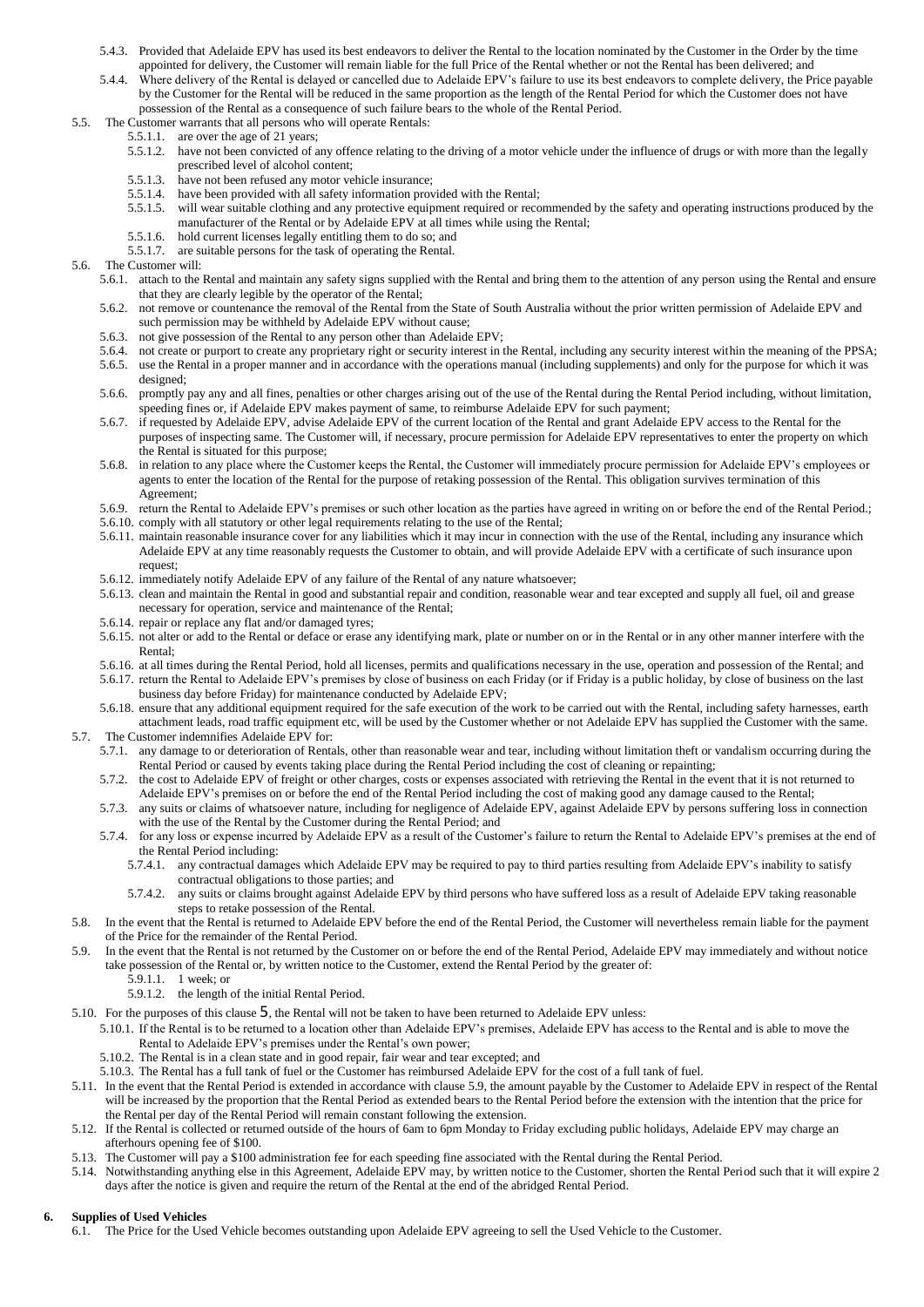- 6.2. Unless the parties otherwise agree, Used Vehicles will be collected by the Customer from Adelaide EPV's premises at a time which is convenient for Adelaide EPV and is not more than 7 days after Adelaide EPV has received payment of the Price for the Used Vehicle as cleared funds.
- 6.3. Used Vehicles remain the property of Adelaide EPV until the whole of the Price of the Order in respect of which the Used Vehicle is supplied has been paid whether or not the whole or any part of that Price is attributable to the Used Vehicle.
- <span id="page-2-1"></span>6.4. In the event that Used Vehicles are not collected by the Customer in accordance with claus[e 6.1,](#page-1-1) Adelaide EPV may charge reasonable storage fees in respect of the Used Vehicle and the Customer undertakes to pay those storage fees.
- 6.5. While any amount charged under this Agreement, including storage fees charged under claus[e 6.4,](#page-2-1) remains outstanding, Adelaide EPV has a lien over the Used Vehicle and is entitled to retain possession of the Used Vehicle until such fees are paid.
- 6.6. Notwithstanding this clause [6](#page-1-2), the risk in the Used Vehicles passes to the Customer from the date that the Order pursuant to which the Used Vehicles are to be supplied is accepted by Adelaide EPV.
- 6.7. In the event that a Used Vehicle comes into the possession of the Customer prior to payment of the whole of the Price for the Used Vehicle:
	- 6.7.1. If the Customer sells or purports to sell the Used Vehicle to a third person, the Customer will hold so much of the proceeds of that sale as represents the unpaid Price on trust for Adelaide EPV;
	- 6.7.2. Adelaide EPV may enter upon any premises of the Customer on which such Used Vehicle may be located for the purposes of retaking possession of the Used Vehicle and Adelaide EPV will not be liable to the Customer for any damage caused to the property of the Customer by reason of such entry.

### **NOTE: Adelaide EPV may offer a limited warranty on Used Vehicles supplied by Adelaide EPV as set out in the schedule to this Agreement.**

# **7. Supplies of Maintenance**

- 7.1. The Price for Maintenance becomes outstanding upon Adelaide EPV agreeing to perform the Maintenance.
- 7.2. Unless otherwise agreed, Serviced Vehicles will be delivered to Adelaide EPV's premises by the Customer on the date specified in the Order.
- 7.3. Adelaide EPV will complete Maintenance within 90 days, or such other period as may be agreed in writing, from the date on which Adelaide EPV receives full engineering technical details, if applicable, or from the date on which the Serviced Vehicle is delivered to Adelaide EPV's premises, whichever is the later;
- 7.4. Once the Maintenance has been completed, Adelaide EPV will notify the Customer that the Serviced Vehicles are ready for collection. A failure by Adelaide EPV to give such notice is not a breach giving rise to a right to terminate this Agreement and nor is it a repudiation of this Agreement.
- <span id="page-2-2"></span>7.5. Unless otherwise agreed, Serviced Vehicles are to be collected from Adelaide EPV's premises within 7 days of the Customer receiving notice that the Serviced Vehicles are ready for collection.
- <span id="page-2-3"></span>7.6. In the event that the Serviced Vehicles are not collected by the Customer within the period determined in accordance with claus[e 7.5,](#page-2-2) Adelaide EPV may charge reasonable storage fees in respect of the Serviced Vehicles and the Customer undertakes to pay those storage fees.
- <span id="page-2-4"></span>7.7. In the event that the Maintenance has been completed and the whole of the Price of the Order in respect of which the Maintenance was provided has not been paid:
	- 7.7.1. Adelaide EPV may retain possession of the Serviced Vehicles until such time as the whole of the Price of the Order is paid;
	- 7.7.2. storage fees under claus[e 7.6](#page-2-3) may be charged in respect of any period during which Adelaide EPV is retaining possession of the Serviced Vehicles under this claus[e 7.7;](#page-2-4)
	- 7.7.3. Adelaide EPV is entitled to a lien over the Serviced Vehicles in respect of so much of that Price as remains unpaid plus any storage fees charged under clause [7.6;](#page-2-3) and
	- 7.7.4. Adelaide EPV may, if any part of the Price or storage fees remains outstanding for more than 28 days, sell the Serviced Vehicles and account to the Customer for the net proceeds of that sale.
- 7.8. In the event that Adelaide EPV is required to relocate any cab/chassis running gear such as fuel tanks, air receivers, exhaust stacks and the like, the Customer will pay Adelaide EPV \$80 plus GST per hour of labour to do so and cost plus 15% for any materials supplied or required by Adelaide EPV in connection with such works.

## <span id="page-2-5"></span>**8. Payment terms and security**

- 8.1. Payment shall be made in Australian dollars.
- 8.2. Unless otherwise agreed, invoices rendered by Adelaide EPV are to be paid with 7 days of the date of the invoice.
- 8.3. Adelaide EPV may charge default interest on any amount outstanding under this Agreement at a rate equal to the Reserve Bank of Australia cash rate plus six percent per annum compounded daily.
- 8.4. All amounts due under this Agreement to be paid by the Customer to Adelaide EPV shall be paid in full (without any deduction or withholding other than if any – that required by law in respect of withholding or deduction of tax) and the Customer shall not be entitled to assert any credit set-off or counterclaim against Adelaide EPV in order to justify withholding payment of any such amount in whole or in part.
- 8.5. The Customer charges all real and personal property held by the Customer as at the date of this Agreement and any property acquired by the Customer during the term of this Agreement with payment of any amounts outstanding to Adelaide EPV from time to time under this Agreement. In the case of property acquired by the Customer during the term of this Agreement, the charge is granted upon such property being acquired by the Customer.
- [8](#page-2-5).6. The Customer consents to the lodgment of caveats in respect of charges granted pursuant to this clause 8 and, without limiting clause [9](#page-2-6) herein, the Customer will pay Adelaide EPV's costs of lodging or removing such caveats upon request.
- 8.7. Unless otherwise agreed, all payments must made by way of bank cheque or electronic funds transfer to the following account:
	- Westpac

BSB 035-047 Account No: 444207.

## <span id="page-2-6"></span>**9. Costs**

- 9.1. In the event that Adelaide EPV incurs any cost or expense in obtaining or attempting to obtain payment from the Customer or in selling property of the Customer over which Adelaide EPV has a lien, the Customer agrees to reimburse Adelaide EPV for such costs and expenses. Legal costs will be reimbursed on a solicitor-client basis and other costs will be reimbursed in full whether or not they have been charged to Adelaide EPV at prevailing market rates.
- 9.2. The Customer acknowledges that debt collection agencies may charge Adelaide EPV a commission on sums recovered from the Customer and that this commission may be up to 50% of the amount recovered. The Customer agrees that it will reimburse Adelaide EPV for such commissions.

# <span id="page-2-0"></span>**10. PPSA**

- 10.1. The Customer acknowledges that this Agreement may create a security interest, within the meaning of the PPSA, in personal property of the Customer or in property of Adelaide EPV (this property being "**Collateral**").
- 10.2. In the event that the Collateral to which a security interest relates is not predominantly used for personal, domestic or household use, the enforcement provisions listed in s115 of the PPSA are excluded from application to that Collateral to the full extent permitted under the PPSA other than the following sections: s117, s118, s123, s126, s128, s129(1) and all of Division 6 of Part 4.3 of the PPSA.
- 10.3. If, under this Agreement, Adelaide EPV acquires a security interest in Collateral owned by the Customer which is predominantly used for personal, domestic or household use, the Customer must give written notice to Adelaide EPV of that predominant use within 14 days of the grant of the security interest. In the event that the Customer does not give such a notice, the Customer represents to Adelaide EPV that the Collateral is not predominantly used for personal, domestic or household use.
- 10.4. The Customer will do all things reasonably required of the Customer by Adelaide EPV to allow Adelaide EPV to register its security interest under the PPSA and enforce any rights available to Adelaide EPV in relation to the security interest.
- 10.5. The Customer will reimburse Adelaide EPV for maintenance fees payable by Adelaide EPV under s168 of the PPSA.
- 10.6. The Customer waives its rights to receive a verification statement in relation to registration events in respect of commercial property under section 157 of the PPSA.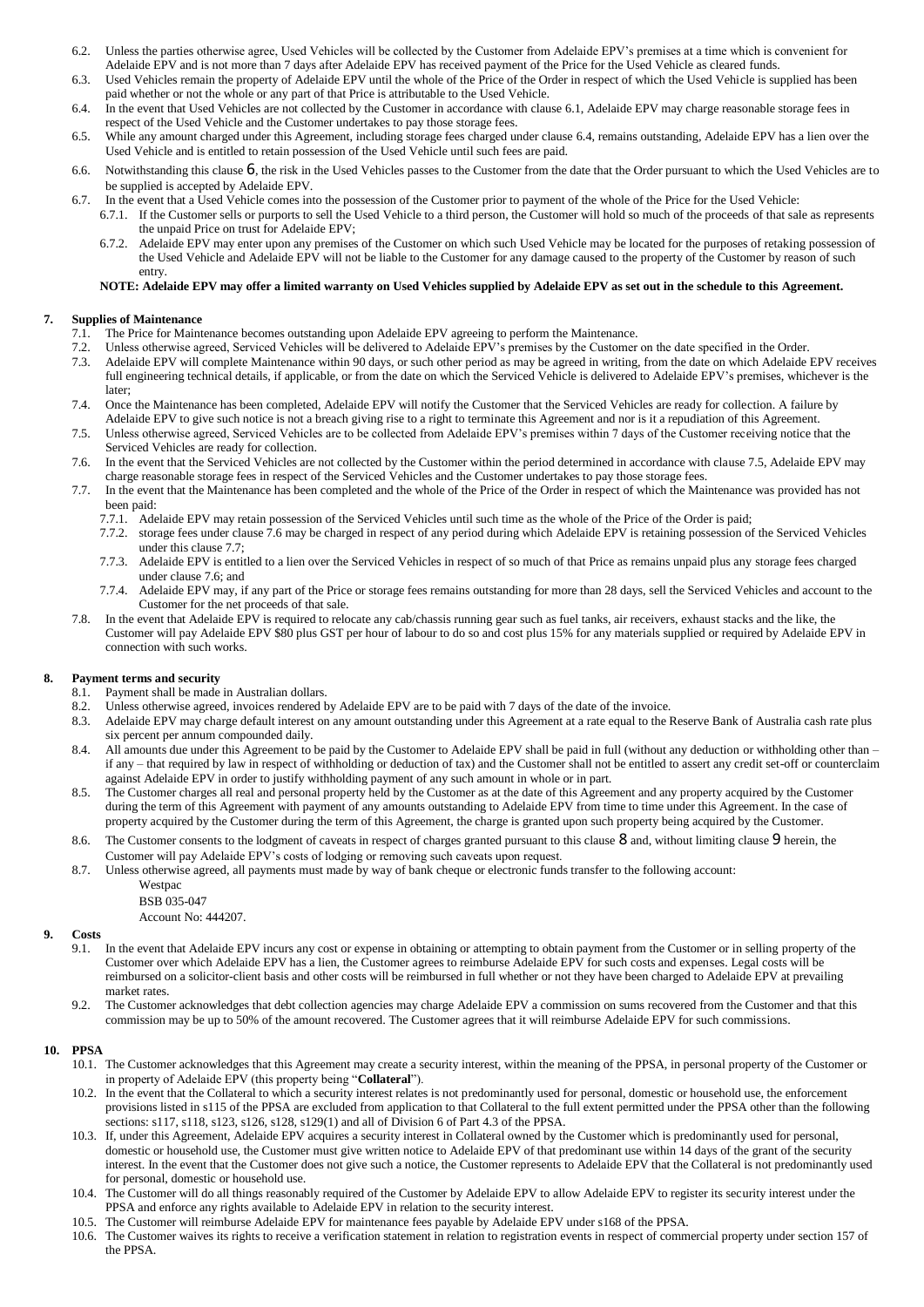10.7. The Customer and Adelaide EPV both agree that they will not disclose information of the kind that can be requested under s275(1) of the PPSA. The Customer will use its best endeavours to ensure that none of the conditions listed in s275(7) of the PPSA are satisfied during the term of this Agreement.

# **11. ACL**

- 11.1. In respect of supplies of Goods, Adelaide EPV limits its liability for breach of consumer guarantees under the ACL to Adelaide EPV's choice of the following:
	- 11.1.1. the replacement of the Goods or the supply of equivalent Goods;
	- 11.1.2. the repair of the Goods;
	- 11.1.3. the payment of the cost of replacing the Goods or of acquiring equivalent Goods; or
	- 11.1.4. the payment of the cost of having the Goods repaired.
- 11.2. In respect of supplies of Services, Adelaide EPV limits its liability for breach of consumer guarantees under the ACL to Adelaide EPV's choice of the following:
	- 11.2.1. the supplying of the Services again; or
	- 11.2.2. the payment of the cost of having the Services supplied again.
- 11.3. Nothing in this Agreement is to be taken to limit the liability of Adelaide EPV to a greater extent than permitted by s64A of the ACL.
- 11.4. The Customer acknowledges that Adelaide EPV does not provide Goods or Services which are to be used for personal, domestic or household use.

# **12.** *Sale of Goods Act* **1895 (SA)**

12.1. No term shall be implied into this contract by operation of s12 to s15 of the *Sale of Goods Act* 1895 (SA).

### **13. Termination**

- 13.1. Adelaide EPV will be entitled to terminate this Agreement if any of the following occur:
	- 13.1.1. An amount due under this Agreement is not paid by the Customer within 7 days of becoming due;
	- 13.1.2. If the Customer was carrying on a business at the time that this Agreement commenced, the Customer ceases to carry on that business;
	- 13.1.3. Any judgment is entered against the Customer and is not satisfied by the Customer within 14 days;
	- 13.1.4. If the Customer is a natural person:
		- 13.1.4.1. the Customer commits an act of bankruptcy; or
		- 13.1.4.2. the Customer becomes insolvent.
	- 13.1.5. If the Customer is a corporation:
		- 13.1.5.1. becomes insolvent or is presumed to be insolvent under the *Corporations Act* 2001 (Cth);
		- 13.1.5.2. an order is made for the winding up of the Customer; or
		- 13.1.5.3. the Customer is placed under external administration.
	- 13.1.6. The Customer has breached one or more of the terms of this Agreement and has failed to remedy that breach within 7 days of Adelaide EPV giving the Customer written notice of the breach; and
	- 13.1.7. Adelaide EPV has reasonable grounds on which to doubt the credit worthiness of the Customer and the Customer has not provided Adelaide EPV
- with evidence of its credit worthiness within 7 days of Adelaide EPV making a written request for such evidence. 13.2. Any security interest in Collateral of the Customer will survive the termination of this Agreement.
- 13.3. If this Agreement is terminated:
	- 13.3.1. any amount outstanding to Adelaide EPV will become immediately due and payable;
	-
	- 13.3.2. clause [8](#page-2-5) will continue to apply in relation to any amount which is payable to Adelaide EPV; and
	- 13.3.3. any security interest created by this Agreement prior to termination will continue to exist after termination.
- 13.4. Either party may terminate this Agreement without cause by giving 14 days written notice to the other party.

### <span id="page-3-1"></span><span id="page-3-0"></span>**14. Liquidated damages**

- 14.1. In the event that this Agreement is terminated, except where Adelaide EPV has terminated the Agreement in accordance with claus[e 13.4](#page-3-0) herein, liquidated damages will be payable to Adelaide EPV in accordance with this clause [14.](#page-3-1)
- 14.2. In the event that Adelaide EPV was to provide Maintenance to the Customer:
	- 14.2.1. if the Serviced Vehicles have not been delivered to Adelaide EPV's premises at the date of termination: 5% of the Price for that Maintenance; and
	- 14.2.2. if the Serviced Vehicles have been delivered to Adelaide EPV's premises at the date of termination: 15% of the Price for that Maintenance.
- 14.3. In the event that Adelaide EPV was to provide a Used Vehicle to the Customer, 2% of the Price of the Used Vehicle.
- 14.4. In the event that Adelaide EPV was to provide a Rental to the Customer:
	- 14.4.1. If termination occurs at least 21 days before the Rental Period commences: 10% of the Price for that Rental attributable to the first 3 weeks of the Rental Period;
	- 14.4.2. If termination occurs less than 21 days before the Rental Period commences: 80% of the Price for that Rental attributable to the first 3 weeks of the Rental Period; or
	- 14.4.3. If termination occurs during the Rental Period: 100% of the remaining Price attributable to the following 6 weeks of the Rental Period.
- 14.5. For the purposes of this claus[e 14,](#page-3-1) references to Price are references to the Price calculated at the date of termination.
- 14.6. Adelaide EPV may elect to sue the Customer for the loss suffered as a result of the Customer's breach of this Agreement rather than rely on the rights created by this claus[e 14.](#page-3-1)
- 14.7. Any right to liquidated damages under this clause is in addition to any other amount payable under this Agreement other than the Price.

# **15. Indemnity**

- 15.1. The Customer indemnifies and holds Adelaide EPV harmless from and against all liabilities, losses, damages, costs or expenses incurred or suffered by Adelaide EPV and from and against all actions, proceedings, claims or demands made against Adelaide EPV, arising:
	- 15.1.1. As a result of the Customer's failure to:
		- 15.1.1.1. ensure that any safety markings on Rentals or Used Vehicles are adequately displayed;
		- 15.1.1.2. bring to the attention of users of Rentals or Used Vehicles safety manuals and updates thereof applicable in relation to the goods;
		- 15.1.1.3. otherwise comply with any laws, rules, standards or regulations applicable in relation to the Rentals or Used Vehicles; or
		- 15.1.1.4. give adequate instructions to Adelaide EPV.
	- 15.1.2. As a result of any other negligence or other breach of duty by the Customer.
	- 15.1.3. As a result of compliance or adherence by Adelaide EPV with any instructions of the Customer in relation to Goods or Services supplied under this Agreement and from and against all actions, proceedings, claims or demands made against Adelaide EPV as a result of such compliance or adherence.

### **16. Limitation of liability**

- 16.1. To the extent permitted by law, Adelaide EPV will not be liable to the Customer in contract, tort (including negligence or breach of statutory duty) or otherwise howsoever, and whatever the cause thereof:
	- 16.1.1. for any increased costs or expenses incurred by the Customer;
	- 16.1.2. for any loss of profit, business, contracts, revenue or anticipated savings; or
	- 16.1.3. for any special, indirect or consequential damage of any nature whatsoever.
- 16.2. No claim may be brought against Adelaide EPV for breach of this Agreement or for liability arising in relation to the supply or use of Rentals, Used Vehicles or Maintenance more than 6 months after the supply is made.
- 16.3. Adelaide EPV's liability for breach of this Agreement or arising from the subject matter of this Agreement, including liability arising from negligence, is limited to the Price actually paid by the Customer pursuant to this Agreement.